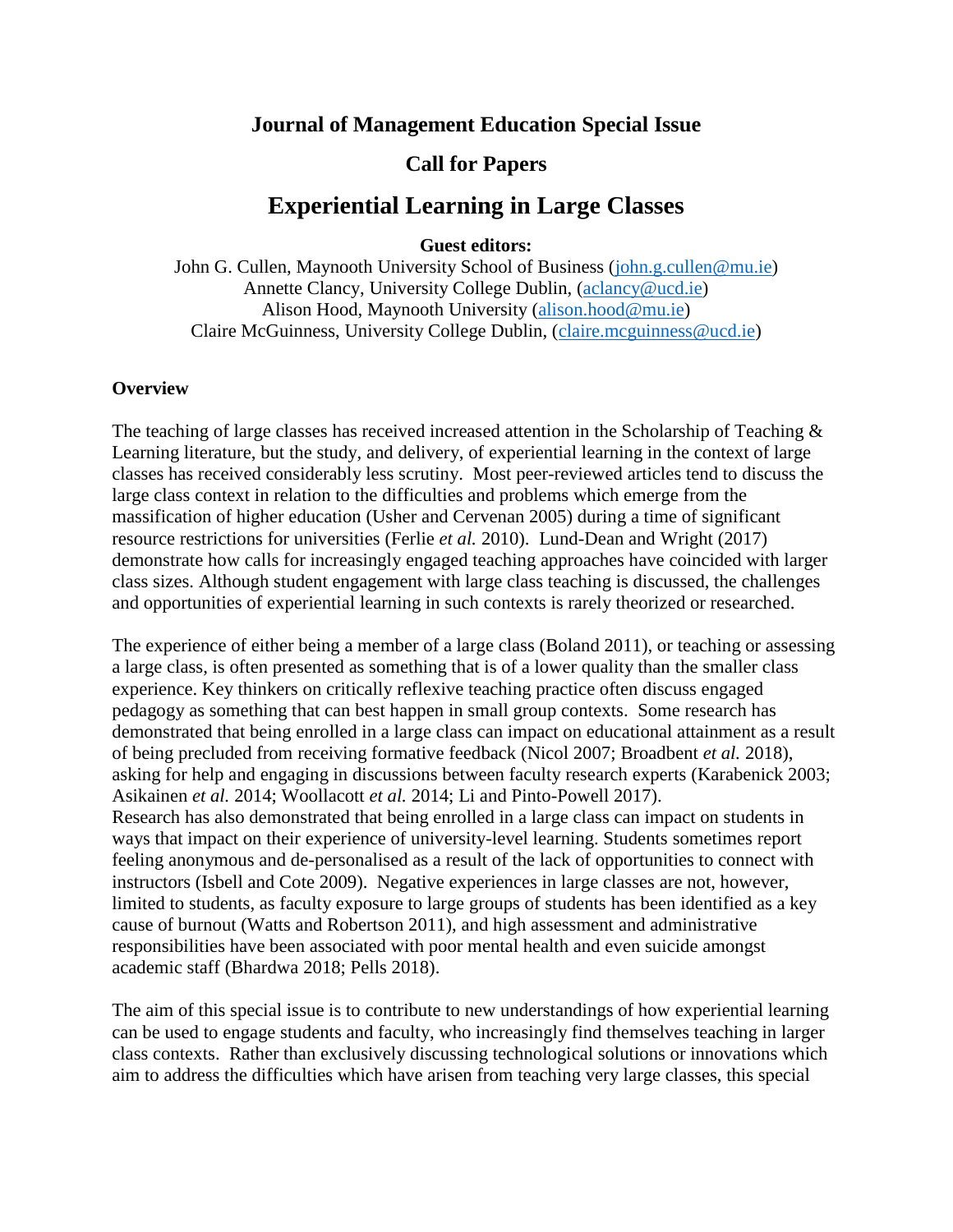issue aims to develop new ways of understanding engagement in higher education learning environments.

Although much recent attention has been paid to the shadow-side of experiential learning, the experiences of faculty who teach (and assess) larger groups with fewer resources are rarely considered in the research literature. This has resulted in an absence of theory which could contribute to new understandings of how to enhance experiential learning for large classes. This special issue will consider theories, research and pedagogical and andragogical approaches to the delivery of experiential learning in large-enrolment classrooms.

A number of approaches have been used to mitigate the negative consequences of being a member of a large class. This includes discussions of the pedagogical benefits and assessment of IT (Maringe and Sing 2014; Mtshali *et al.* 2015; Saunders and Hutt 2015; de Arriba 2017; Schaffer *et al.* 2017), MOOCs (Maringe and Sing 2014), lecture capture (Freeman 1998; Owston *et al.* 2011), supplementary media (Saunders and Hutt 2015), student-response systems (Mayer *et al.* 2009; Hancock 2010; Patterson *et al.* 2010; Heaslip *et al.* 2014), peer-teaching and peerassessment (Asikainen *et al.* 2014), and flipped classrooms (Eichler and Peeples 2016). However, much of the evaluation of such programmes are conducted from the perspective of the *provider* and few include detailed qualitative accounts which explore the nuances of how the mode of assessment has affected the learner and the experience of learning (Cullen and Turnbull 2005).

#### **Potential questions and themes for authors to explore**

- 1. Although approaches such as peer-evaluation, simulations and flipped classrooms may reduce assessment loads for faculty, how do such approaches affect learners in large, diverse classes? What impact do they have on a student's orientation to learning about their subject discipline, their career orientation and even their classmates, instructors or institutions? In other words, what are the unintended consequences (positive and negative) that arise from these approaches?
- 2. Do political considerations alter educators' approaches to the facilitation of learning in large classrooms? What are the opportunities which arise to guarantee assurance of learning in the large class context? What resources can be deployed to assist faculty to mitigate and overcome deleterious personal and career-related impacts of large-class teaching?
- 3. Although there are many articles on large class teaching and the issues associated with such, the Social Sciences Citation Index lists fewer than 15 peer-reviewed publications concerning assessment, with none of these related to the domain of business and management education. What can other disciplines (in the sciences, social sciences and arts/humanities) contribute to new understandings of experiential learning in large classes?
- 4. Conceptually, how can the Scholarship of Teaching & Learning field inform discussions about large class engagement through experiential learning? What don't we know and how can we bridge these gaps?
- **5.** How can experiential learning in larger classes be designed in a way which encourage active learning and student engagement? What are the practical implications of enabling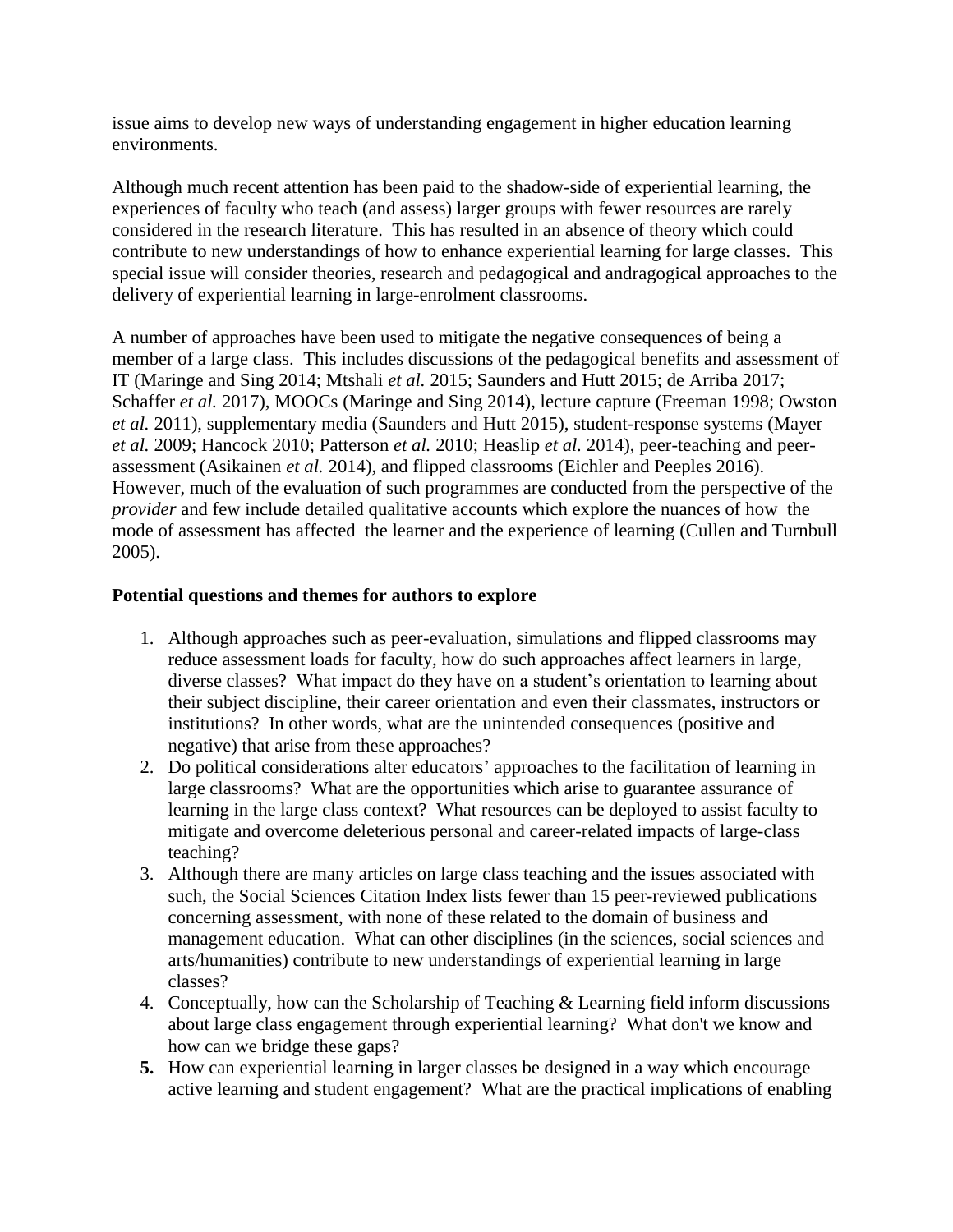such engagement for faculty? How can experiential assignments be designed which encourage and promote critical thinking and reflexivity amongst students in large classes?

- 6. What pedagogical strategies can address the diversity encountered in large classrooms in a way that produces deep learning for students? Can experiential learning in the large, diverse class be used to teach important lessons about the value of diversity in the workplace and society?
- 7. What do we mean by a large class? In some teaching contexts a class size of 50 is considered large; in others this would be considered a small group. Is there anything to be learnt about the various experiences of large class size which can inform the delivery of experiential learning?
- 8. Finally, we are open to dissenting voices. This special issue is predicated on the inprinciple value of introducing experiential learning to large class teaching. There may be potential contributors who think that this is a misguided endeavour or mission. Submissions which make an empirical or conceptually based argument for this point of view are also encouraged.

Submissions are not restricted to the areas above and submissions are sought across all of the Journal of Management Education's sections: Empirical, Theoretical and Conceptual articles, Essays, Rejoinders, Instructional Innovations, and Instructional Change in Context. As with all JME submissions, papers should be original and not under consideration or submitted to any other publications.

All submissions should follow the requirements outlined on the at: [https://us.sagepub.com/en](https://us.sagepub.com/en-us/nam/journal/journal-management-education#submission-guidelines)[us/nam/journal/journal-management-education#submission-guidelines.](https://us.sagepub.com/en-us/nam/journal/journal-management-education#submission-guidelines)

Manuscipts may be submitted online via the SageTrack system at: [https://mc.manuscriptcentral.com/jome.](https://mc.manuscriptcentral.com/jome)

To discuss your article prior to submission, please contact John Cullen [\(john.g.cullen@mu.ie\)](mailto:john.g.cullen@mu.ie). The submission deadline is **October 31st 2019**, but earlier submissions would be welcome from July 31, 2019 onwards.

### **REFERENCES**

Asikainen, H., Virtanen, V., Postareff, L. and Heino, P. (2014) 'The validity and students' experiences of peer assessment in a large introductory class of gene technology', *Studies in Educational Evaluation*, 43, 197-205, available: [http://dx.doi.org/10.1016/j.stueduc.2014.07.002.](http://dx.doi.org/10.1016/j.stueduc.2014.07.002)

Bhardwa, S. (2018) 'The weight of expectations', *Times Higher Education*, 1 March 2018.

Boland, T. (2011) 'Higher education must rise to challenge of reform: Rankings serve as a wakeup call for higher education', *The Irish Times*, Opinion, 1.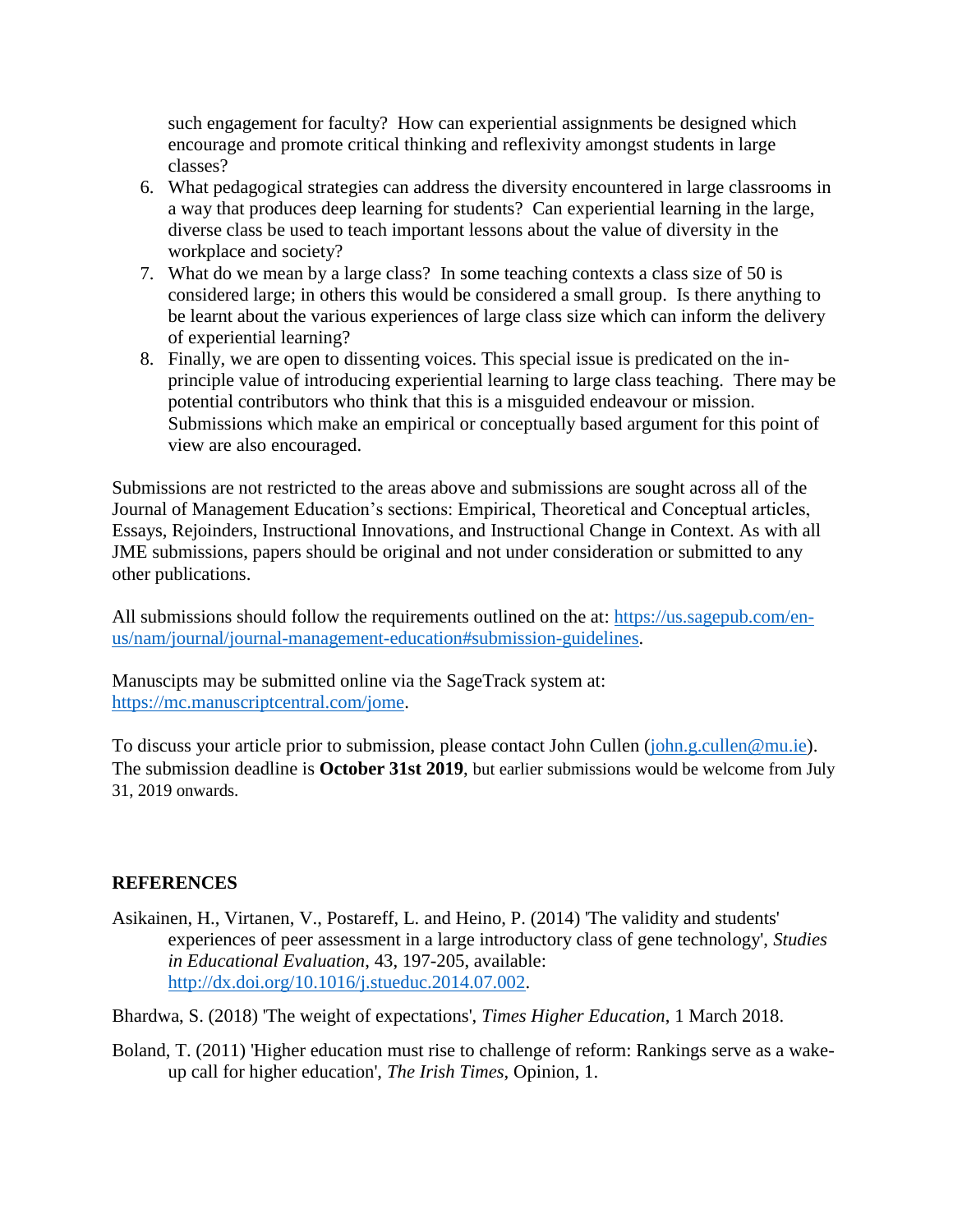- Broadbent, J., Panadero, E. and Boud, D. (2018) 'Implementing summative assessment with a formative flavour: a case study in a large class', *Assessment & Evaluation in Higher Education*, 43(2), 307-322, available: [http://dx.doi.org/10.1080/02602938.2017.1343455.](http://dx.doi.org/10.1080/02602938.2017.1343455)
- Cullen, J. and Turnbull, S. (2005) 'A Meta-Review of the Management Development Literature', *Human Resource Development Review*, 4(3), 335-355.
- Cullen, J.G. (2011) 'The writing skills course as an introduction to critical practice for larger business undergraduate classes', *International Journal of Management Education*, 9(4), 25-37, available: [http://dx.doi.org/10.3794/ijme.94.352.](http://dx.doi.org/10.3794/ijme.94.352)
- de Arriba, R. (2017) 'Participation and collaborative learning in large class sizes: wiki, can you help me?', *Innovations in Education and Teaching International*, 54(4), 364-373, available: [http://dx.doi.org/10.1080/14703297.2016.1180257.](http://dx.doi.org/10.1080/14703297.2016.1180257)
- Eichler, J.F. and Peeples, J. (2016) 'Flipped classroom modules for large enrollment general chemistry courses: a low barrier approach to increase active learning and improve student grades', *Chemistry Education Research and Practice*, 17(1), 197-208, available: [http://dx.doi.org/10.1039/c5rp00159e.](http://dx.doi.org/10.1039/c5rp00159e)
- Ferlie, E., McGivern, G. and De Moraes, A. (2010) 'Developing a Public Interest School of Management', *British Journal of Management*, 21, s60-s70, available: [http://dx.doi.org/10.1111/j.1467-8551.2009.00681.x.](http://dx.doi.org/10.1111/j.1467-8551.2009.00681.x)
- Freeman, M. (1998) 'Video conferencing: a solution to the multi-campus large classes problem?', *British Journal of Educational Technology*, 29(3), 197-210, available: [http://dx.doi.org/10.1111/1467-8535.00064.](http://dx.doi.org/10.1111/1467-8535.00064)
- Hancock, T.M. (2010) 'Use of audience response systems for summative assessment in large classes', *Australasian Journal of Educational Technology*, 26(2), 226-237.
- Heaslip, G., Donovan, P. and Cullen, J.G. (2014) 'Student response systems and learner engagement in large classes', *Active Learning in Higher Education*, 15(1), 11-24, available: [http://dx.doi.org/10.1177/1469787413514648.](http://dx.doi.org/10.1177/1469787413514648)
- Isbell, L.M. and Cote, N.G. (2009) 'Connecting With Struggling Students to Improve Performance in Large Classes', *Teaching of Psychology*, 36(3), 185-188, available: [http://dx.doi.org/10.1080/00986280902959960.](http://dx.doi.org/10.1080/00986280902959960)
- Karabenick, S.A. (2003) 'Seeking help in large college classes: A person-centered approach', *Contemporary Educational Psychology*, 28(1), 37-58, available: [http://dx.doi.org/10.1016/s0361-476x\(02\)00012-7.](http://dx.doi.org/10.1016/s0361-476x(02)00012-7)
- Li, S.X. and Pinto-Powell, R. (2017) 'Revisiting the merits of a mandatory large group classroom learning format: an MD-MBA perspective', *Medical Education Online*, 22, available: [http://dx.doi.org/10.1080/10872981.2017.1396174.](http://dx.doi.org/10.1080/10872981.2017.1396174)
- Lund Dean, K. and Wright, S. (2017) 'Embedding Engaged Learning in High Enrollment Lecture-Based Classes', *Higher Education: The International Journal of Higher Education Research*, 74(4), 651-668.